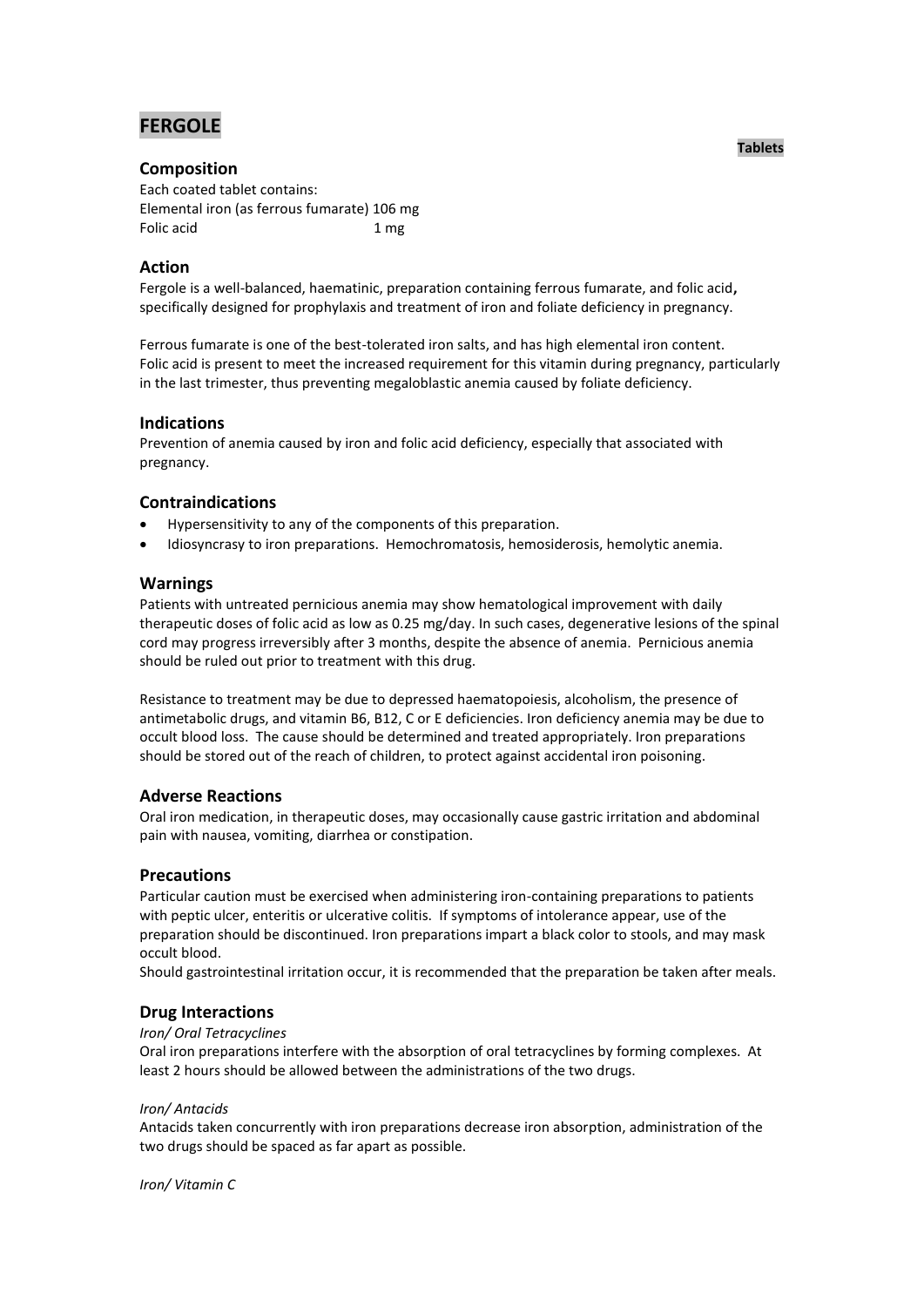Concurrent treatment with Vitamin C (in excess of 400 mg) is not recommended, as elemental iron absorption in the gastrointestinal tract is increased.

#### *Iron/ Foods*

Iron absorption is inhibited by the concurrent ingestion of eggs, milk, tea or coffee.

#### *Folic Acid/ Phenytoin*

Concurrent administration has been reported to cause a reduction in both serum foliate and phenytoin concentration (to sub-therapeutic levels). In particular, this has been noted at folic acid doses of 15-20 mg/day.

#### *Folic Acid/ Primidone/ p-Aminosalicylic Acid/ Sulfasalazine.*

These drugs may cause a reduction in serum foliate levels, and may produce symptoms of folic acid deficiency during long-term therapy.

#### *Folic Acid/ Pyrimethamine*

Folic acid may interfere with the antimicrobial actions of pyrimethamine against toxoplasmosis.

#### *Folic Acid/ Pyrimethamine/ Trimethoprim/ Triamterene*

A dihydrofoliate reductase deficiency caused by the administration of these folic acid antagonists may interfere with folic acid utilization.

#### **Diagnostic Interference**

Methotrexate, pyrimethamine and most antibiotics invalidate folic acid diagnostic microbiological blood assays.

#### **Dosage and Administration**

**Initial Dosage** One tablet, twice daily

#### **Maintenance Dosage**

One tablet daily

### **Over Dosage**

Iron over dosage is dangerous, particularly in children, and requires immediate attention. Serious poisoning may result in young children following ingestion of as little as 200 mg of elemental iron.

#### **Manifestations**

Symptoms of iron over dosage usually occur within about 30 minutes of ingestion, or may be delayed by several hours.

They include signs of abdominal pain, vomiting and diarrhea (appearing within 60 minutes), gastrointestinal irritation and necrosis, tarry stools, hematemesis, fast and weak pulse, lethargy, low blood pressure, coma and signs of peripheral circulatory collapse. Metabolic acidosis, convulsions, fever, leukocytosis, coma and even death may occur 12-24 hours post-ingestion.

Acute hepatic and renal necrosis may follow, 2-4 days post-ingestion. Possible intestinal scarring and obstruction may occur, 2-4 weeks post-ingestion.

#### **Treatment**

Administer an emetic such as syrup of ipecac. Emesis should be followed by gastric lavage with desferrioxamine solution (2 grams/litre). Thereafter, instil a more concentrated solution of desferrioxamine (5 grams in 50-100 ml of water), to be retained in the stomach.

Keep the patient under constant surveillance to detect possible aspiration of vomitus. Maintain suction apparatus and standby emergency oxygen in case of need. Following these initial measures,